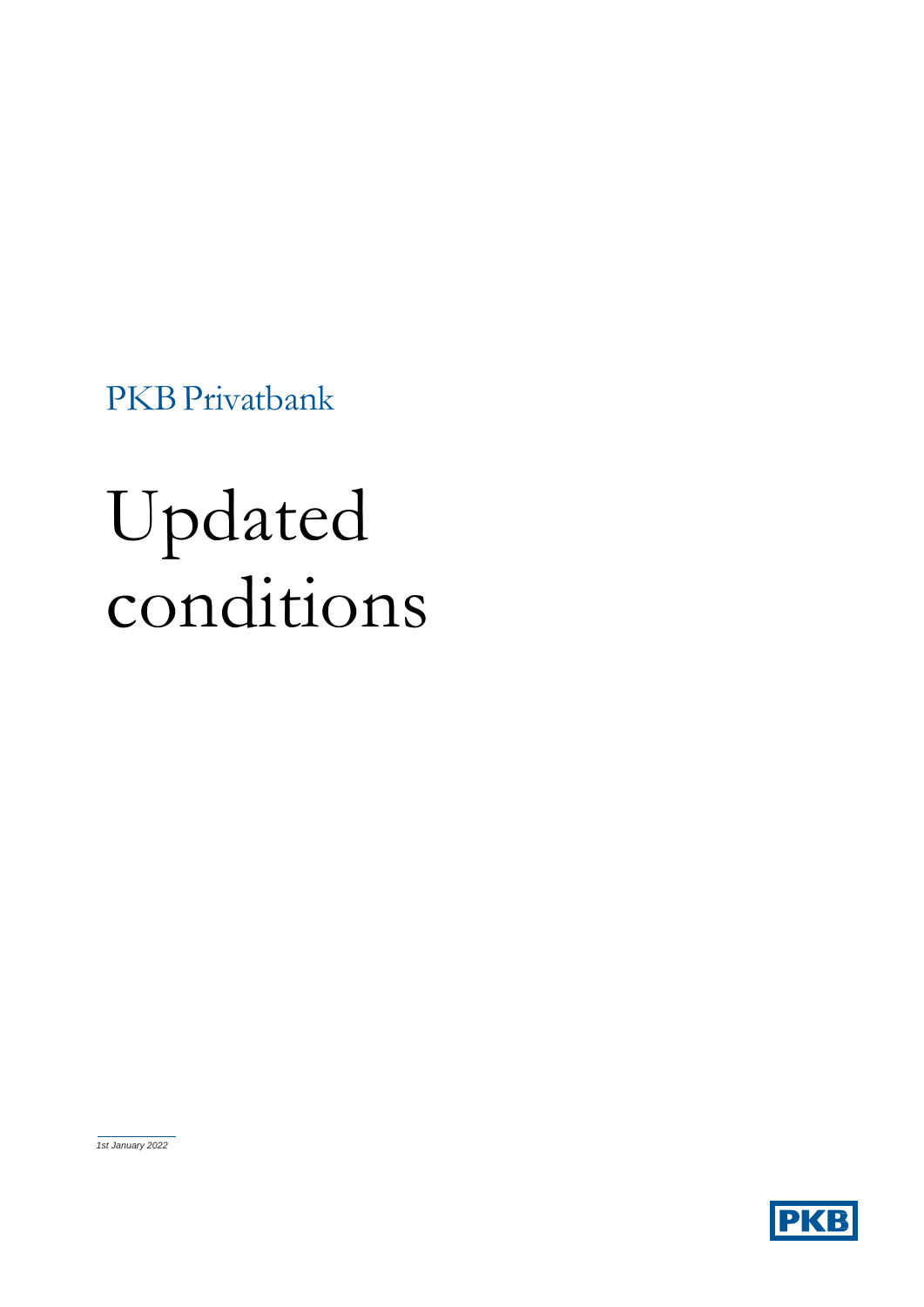#### **BOOKKEEPING FEES**

| Client domicile | Standard bundle<br>(per quarter) | E-bundle<br>(per quarter) | Premium Service, additional option to<br>Standard bundle or E-bundle<br>(per quarter)       |
|-----------------|----------------------------------|---------------------------|---------------------------------------------------------------------------------------------|
| Switzerland     | CHF 200.-                        | CHF 150.-                 | CHF 125.                                                                                    |
| International   | CHF 375.-                        | CHF 275.-                 | 2 credit cards included and<br>advanced tax report included (for countries where available) |

| Included in bookkeeping fees |                                                 |                        |                |  |
|------------------------------|-------------------------------------------------|------------------------|----------------|--|
| <b>Service</b>               | <b>Description</b>                              | <b>Standard bundle</b> | E-bundle       |  |
| Account                      | Account maintenance                             | ٠                      |                |  |
|                              | E-Banking                                       |                        |                |  |
| <b>Statements</b>            | Quarterly account statement                     |                        | e <sup>1</sup> |  |
| and Reporting                | Yearly portfolio valuation                      |                        |                |  |
|                              | Mail forwarding in Switzerland (regular mail)   |                        |                |  |
| Payments                     | Bank transfers in CHF in Switzerland and abroad | e <sup>1</sup>         | e <sup>1</sup> |  |
|                              | Bank transfers in EUR in Switzerland            | e <sup>1</sup>         | e <sup>1</sup> |  |
|                              | Foreign currency bank transfers in Switzerland  | e <sup>1</sup>         | e <sup>1</sup> |  |
|                              | Postal payments                                 | e <sup>1</sup>         | e <sup>1</sup> |  |
|                              | Standing orders (incl. LSV)                     | e <sup>1</sup>         | e <sup>1</sup> |  |
| Tax statement                | Switzerland                                     | ٠                      |                |  |
|                              | Foreign                                         | ٠                      |                |  |
| Credit line                  | Internal Lombard credit line                    |                        |                |  |

#### Not included in bookkeeping fees

Numbered account, holdmail, domiciliary company and cheque collection under usual reserve. Foreign currency bank transfers abroad (see respective sections).

#### Remarks

The bookkeeping fees only apply to main portfolios. Additional services to be found on a separate price list for "Additional services". The Bank reserves the right to charge the cost of archive researches, additional requests of information, extraordinary copies of documents and any other exceptional activity (e.g. investigations, swift copies, special requests). The charge of these exceptional activities will be based on a tariff of CHF 60.- per each 30 minutes or fraction thereof.

1) Electronically only, see details in Payments section.

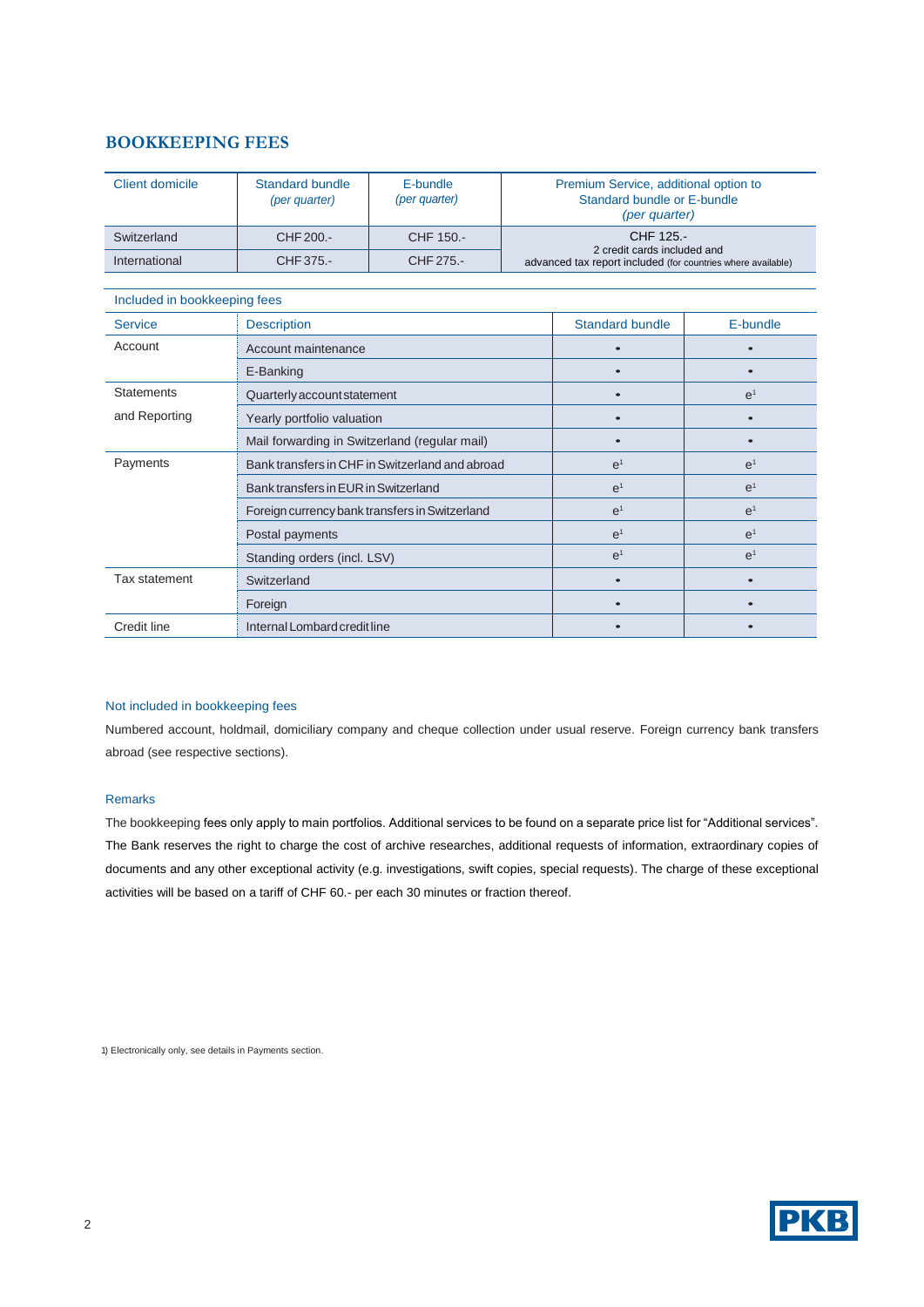# **PAYMENTS**

| Cost per transaction            | <b>Standard bundle</b>                 |                                                                               | E-bundle                               |                                                                              |
|---------------------------------|----------------------------------------|-------------------------------------------------------------------------------|----------------------------------------|------------------------------------------------------------------------------|
| <b>Outbound bank transfers</b>  | transmitted with<br>e-banking          | other transmission<br>methods                                                 | transmitted with<br>e-banking          | other transmission<br>methods                                                |
| Banktransfers in CHF            | included in                            | PKB form CHF 10.-,                                                            | <i>included in</i>                     | PKB form CHF 20.-,                                                           |
| in Switzerland and abroad (SIC) | bookkeeping fees                       | other method CHF 20.-                                                         | bookkeeping fees                       | other method CHF 30.-                                                        |
| Bank transfers in EUR           | <i>included in</i>                     |                                                                               | <i>included in</i>                     |                                                                              |
| in Switzerland (EUROSIC)        | bookkeeping fees                       |                                                                               | bookkeeping fees                       |                                                                              |
| Foreign currency bank transfers | <i>included in</i>                     |                                                                               | <i>included in</i>                     | PKB form CHF25.-,<br>other method CHF 35.-                                   |
| in Switzerland outside EUROSIC  | bookkeeping fees                       |                                                                               | bookkeeping fees                       |                                                                              |
| Foreign currency bank transfers | <b>CHF 4.-</b>                         | PKB form CHF 15.-,<br>other method CHF 25.-                                   | CHF 5.-                                |                                                                              |
| abroad (in EUR and USD)         | per transaction                        |                                                                               | per transaction                        |                                                                              |
| Foreign currency bank transfers | $CHF 6. -$                             |                                                                               | CHF 10.-                               |                                                                              |
| abroad (in other currencies)    | per transaction                        |                                                                               | per transaction                        |                                                                              |
| Postal payments                 | Included in                            | PKB form CHF 10.-,                                                            | <i>included in</i>                     | PKB form CHF 20.-,                                                           |
|                                 | bookkeeping fees                       | other method CHF 20.-                                                         | bookkeeping fees                       | other method CHF 30.-                                                        |
| Standing orders                 | <i>included in</i><br>bookkeeping fees | CHF 40.- new orders/<br>amendments/<br>cancellations.<br>Executions included. | <i>included in</i><br>bookkeeping fees | CHF 40.- new orders<br>amendments/<br>cancellations.<br>Executions included. |

| <b>Additional fees for</b>           |     |         |  |
|--------------------------------------|-----|---------|--|
| Request of payment order copy by fax | CHF | $20. -$ |  |

# **CHEQUES<sup>1</sup>**

| <b>Drawing</b>                              |            |         |                                             |
|---------------------------------------------|------------|---------|---------------------------------------------|
| Withdrawn by the customer                   | <b>CHF</b> | $60 -$  |                                             |
| Sent by letter with notice of delivery      | <b>CHF</b> | $60 -$  |                                             |
| Sent by international courier               | <b>CHF</b> | $60 -$  | + express mail and/or insurance costs       |
|                                             |            |         |                                             |
| Blocking of cheque payment                  | <b>CHF</b> | $60.-$  | per cheque                                  |
| Cancellation (e.g. no collection)           | <b>CHF</b> | $200 -$ |                                             |
|                                             |            |         |                                             |
| Remittance                                  |            |         |                                             |
| Credit after collection                     | <b>CHF</b> | $60 -$  | + international courier forwarding expenses |
|                                             |            |         |                                             |
| Return                                      |            |         |                                             |
| After usual reserve and/or after collection | <b>CHF</b> | $60 -$  |                                             |

1) Fees are per cheque, correspondents costs are always charged in addition.